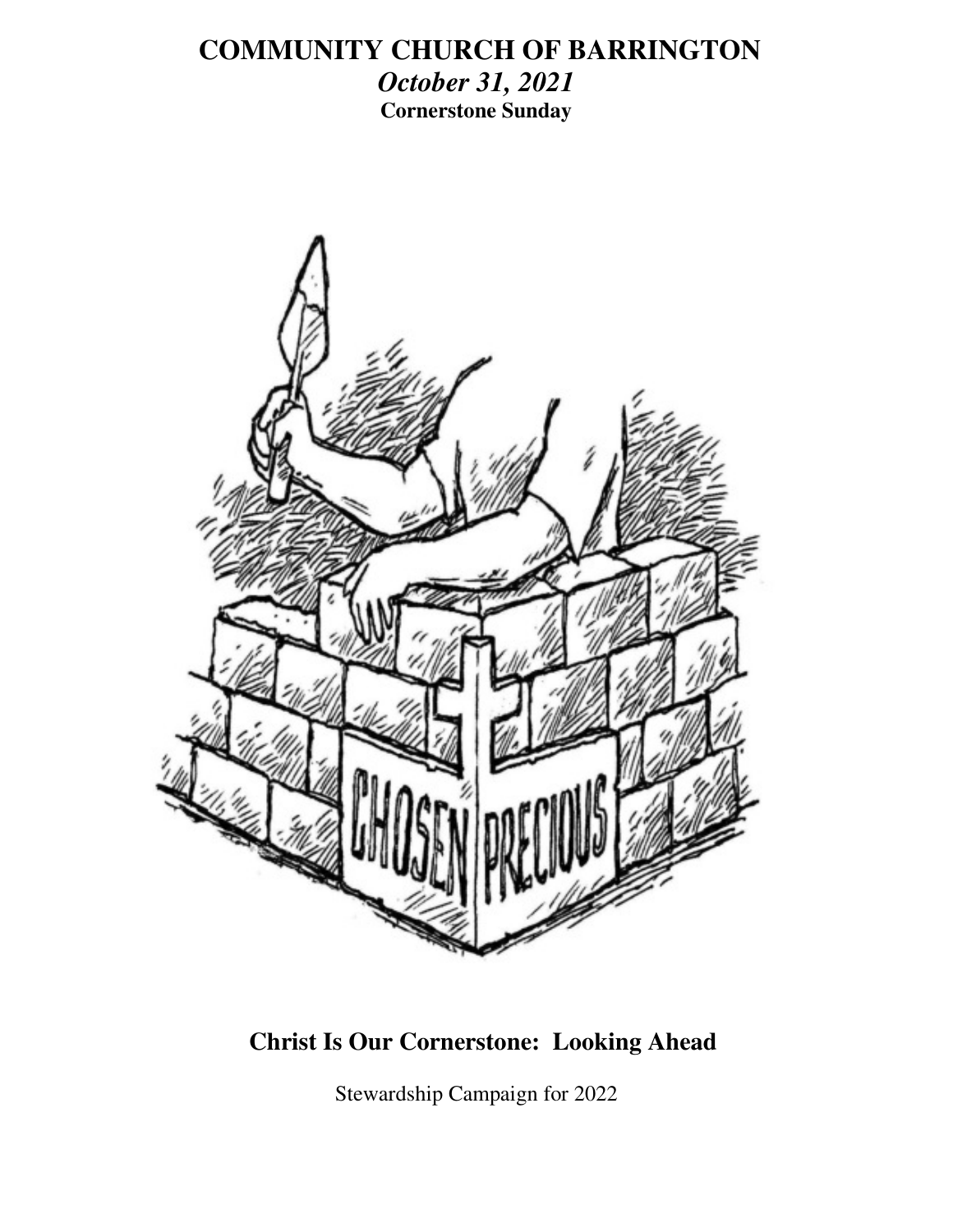## **ORDER OF SERVICE October 31, 2021**

**PRELUDE** *All Hail the Power of Jesus' Name (Jan Sanborn)* **Natalia Revinski**  *Sing to the Lord of Harvest (Jan Sanborn) Rejoice Ye Pure In Heart (Pepper Choplin)* 

## **WELCOME and ANNOUNCEMENTS**

## **Mission Moment** Juna Amagara Ministries  **Sue Oban and Peggy Walding**

## **CALL to WORSHIP Kim McLean Kim McLean**

- One: Friends, we gather together this morning to proclaim the ways in which God has worked in our midst in the past.
- **Many: We have been blessed by God!**
- One: We gather together to give thanks for the ways in which God is working in our midst today.
- **Many: We are being blessed by God!**
- One: We gather together to open our eyes to the ways God promises to work in our midst in the future.
- **Many: We will continue to be blessed by God!**
- One: Dear ones, God has given us so much and is very much alive, at work, and still speaking among us. We are called to give back.
- **Many: We are called to be good stewards; good stewards of our time, of our resources, and of our money.**
- One: On this Cornerstone Sunday let us give thanks to God and affirm our commitment to the ministry of Community Church of Barrington
- **Many: Let us give thanks to God! Let us proclaim our faith in God! Let us worship God!**

## **\*HYMN Come, All Christians Be Committed #578**

## **SCRIPTURE:** 1 Kings 17:8-16 **Kim McLean**

**<sup>8</sup>**The LORD's word came to Elijah: **<sup>9</sup>**Get up and go to Zarephath near Sidon and stay there. I have ordered a widow there to take care of you. **<sup>10</sup>**Elijah left and went to Zarephath. As he came to the town gate, he saw a widow collecting sticks. He called out to her, "Please get a little water for me in this cup so I can drink." **<sup>11</sup>**She went to get some water. He then said to her, "Please get me a piece of bread."

<sup>12</sup> "As surely as the LORD your God lives," she replied, "I don't have any food; only a handful of flour in a jar and a bit of oil in a bottle. Look at me. I'm collecting two sticks so that I can make some food for myself and my son. We'll eat the last of the food and then die."

**<sup>13</sup>**Elijah said to her, "Don't be afraid! Go and do what you said. Only make a little loaf of bread for me first. Then bring it to me. You can make something for yourself and your son after that. **<sup>14</sup>**This is what Israel's God, the LORD, says: The jar of flour won't decrease and the bottle of oil won't run out until the day the LORD sends rain on the earth." **<sup>15</sup>**The widow went and did what Elijah said. So the widow, Elijah, and the widow's household ate for many days. **<sup>16</sup>**The jar of flour didn't decrease nor did the bottle of oil run out, just as the LORD spoke through Elijah.

| One Voice:          | The word of God, for the people of God. |
|---------------------|-----------------------------------------|
| <b>Many Voices:</b> | Thanks be to God.                       |

**\*GLORIA PATRI** *Please stand as we sing* **#806** *Glory to the Father, glory to the Son, glory to the Holy Spirit, Three in One; as it was in the beginning, is now, and shall be, world without end. Amen.*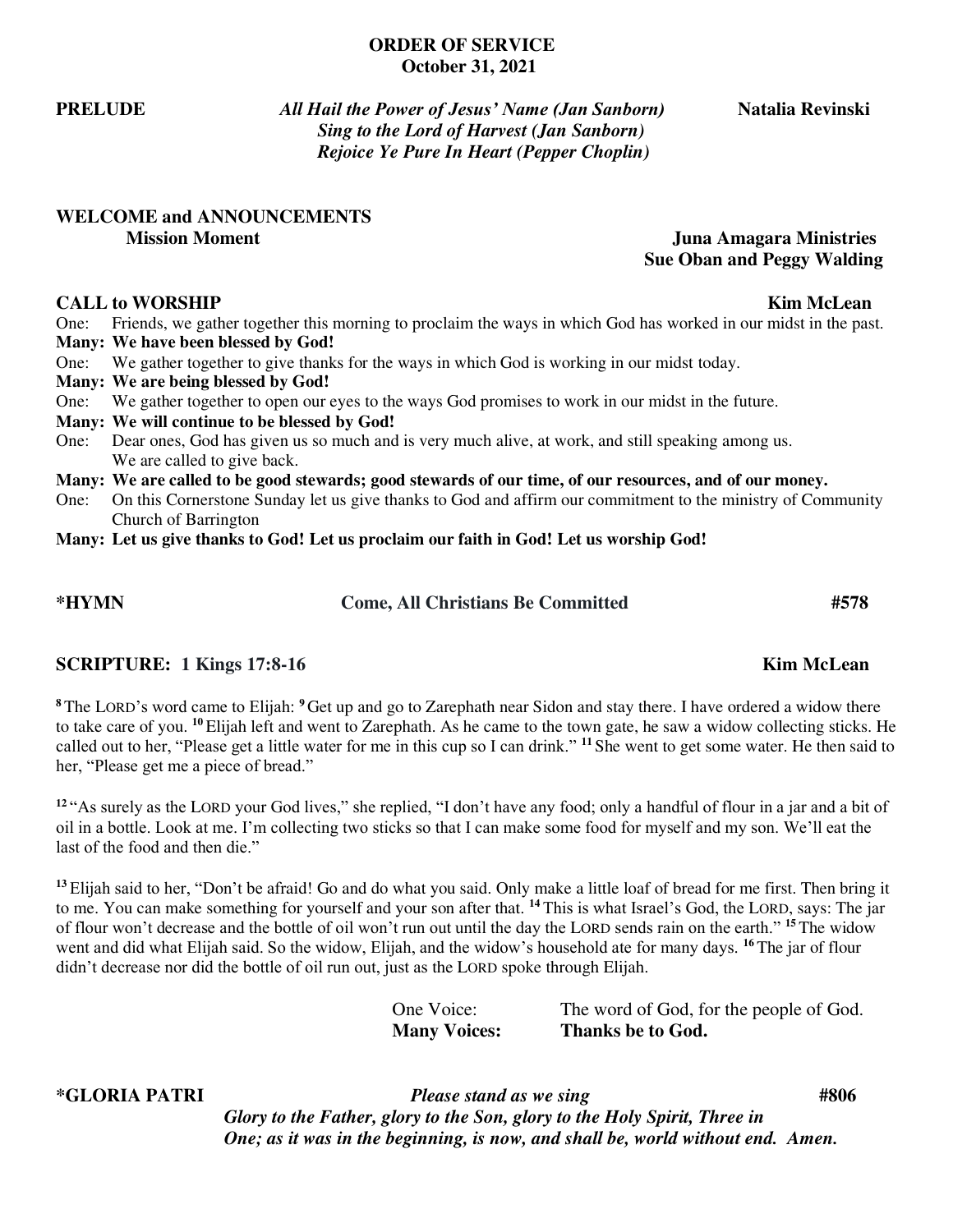**Alayne McNulty** 

# **OFFERING OF GIFTS**

 **Musical Offering** *I Have Decided to Follow Jesus Arr. Fred Bock*

**DOXOLOGY****#808**

 *Praise God from who all blessings flow; praise Him, all creatures here below; Praise Him above, ye heavenly host; praise Father, Son, and Holy Ghost. Amen.* 

## **PRAYER OF DEDICATION**

**CALL to PRAYER Lord Listen to Your Children Praying #629** 

 Lord, listen to Your children praying. Lord, send Your spirit in this place. Lord, listen to Your children praying, send us love, send us power, send us grace.

**JOYS and CONCERNS of the CHURCH**  One Voice: Gracious God **Many Voices: Hear our Prayer** 

## **PASTORAL PRAYER**

## **THE LORD'S PRAYER**

**Our Father, Who art in heaven, hallowed be Thy name; Thy kingdom come; Thy will be done on earth as it is in heaven. Give us this day our daily bread, and forgive us our debts as we forgive our debtors. Lead us not into temptation, but deliver us from evil, for Thine is the kingdom and the power and the glory forever. Amen.** 

**ANTHEM Come, Christians, Join to Sing Arr. Mary McDonald** 

1 Come, Christians, join to sing Alleluia! Amen! loud praise to Christ we bring; Alleluia! Amen! let all, with heart and voice, before his throne rejoice; praise is his gracious choice. Alleluia! Amen!

2 Come, lift your hearts on high, Alleluia! Amen! let praises fill the sky; Alleluia! Amen!

Christ is our guide and friend on whom we can depend: his love shall never end. Alleluia! Amen!

3 Praise yet our Christ again, Alleluia! Amen! life shall not end the strain; Alleluia! Amen! on heaven's blissful shore, his goodness we'll adore, singing forevermore, Alleluia! Amen!